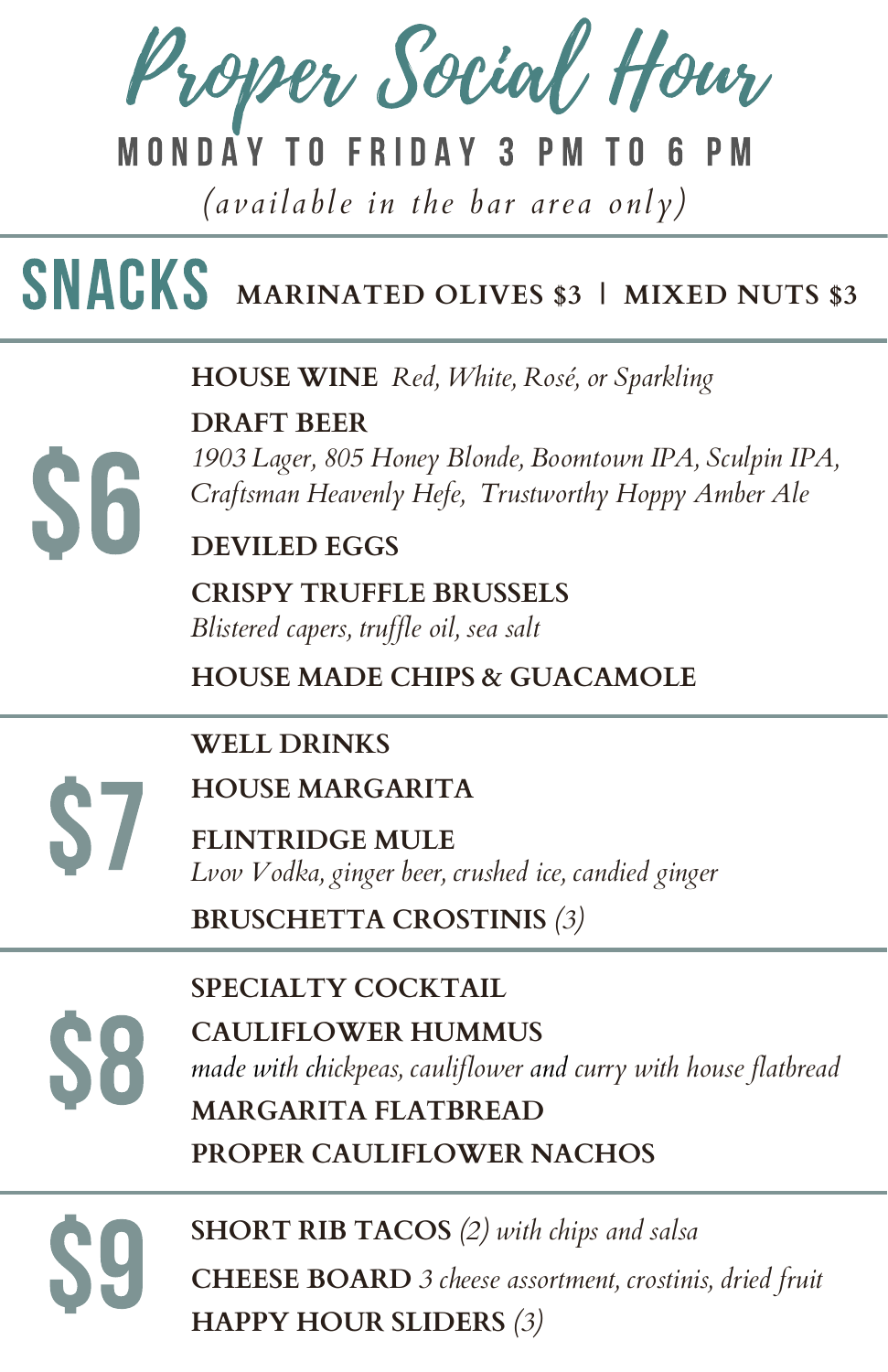# **WAW BEER WAW**

**FIRESTONE 805 BLONDE \$8** *Paso Robles, CA*

**1903 CRAFTSMAN LAGER \$8** *Pasadena, CA*

**BOOMTOWN IPA \$8** *Los Angeles, DTLA*

**SCULPIN IPA \$8** *Los Angeles, DTLA*

**BRASS JAR HOPPY AMBER \$8** *Trustworthy Brewery, Burbank CA*

**HEAVENLY HEFE \$8** *Craftsman, Pasadena, CA*

# DRAFT BOTTLED

Coors Light \$5 Michelob Ultra \$5 Heineken \$6 Blue Moon \$5 Modelo Especial \$6 Old Rasputin, Imperial Stout \$7 Stiegl, Radler *(Grapefruit)* \$6 Glutenburg, IPA *(Gluten Free)* \$6 Bitburger *(Non Alcholic) \$5* Seasonal Cider \$6

# **TTT WINE FLIGHTS TTT**

**UNIQUE WHITE FLIGHT** *(three 2 oz. pours)* Sauvignon Blanc | Reisling | Viognier \$15

**OAKED VS. UN-OAKED FLIGHT** *(three 2 oz. pours)* Sisters Forever | Kali Hart | Rombauer \$18

**ROSÉ ALL DAY FLIGHT** *(three 2 oz. pours)* Angels & Cowboys | Raeburn | Pedroncelli \$14

**UNIQUE RED FLIGHT** *(three 2 oz. pours)* Malbec | Sangiovese | Zinfandel \$18

**CABERNET FLIGHT** *(three 2 oz. pours)* Aviary, *Napa Valley* | Justin, *Paso Robles* | Austin Hope, *Paso Robles* \$18

**BIG RED FLIGHT** *(three 2 oz. pours)* Fess Parker Big Easy, *Blend* | Tenent, *Syrah* | Cooper & Thief,*Blend* \$18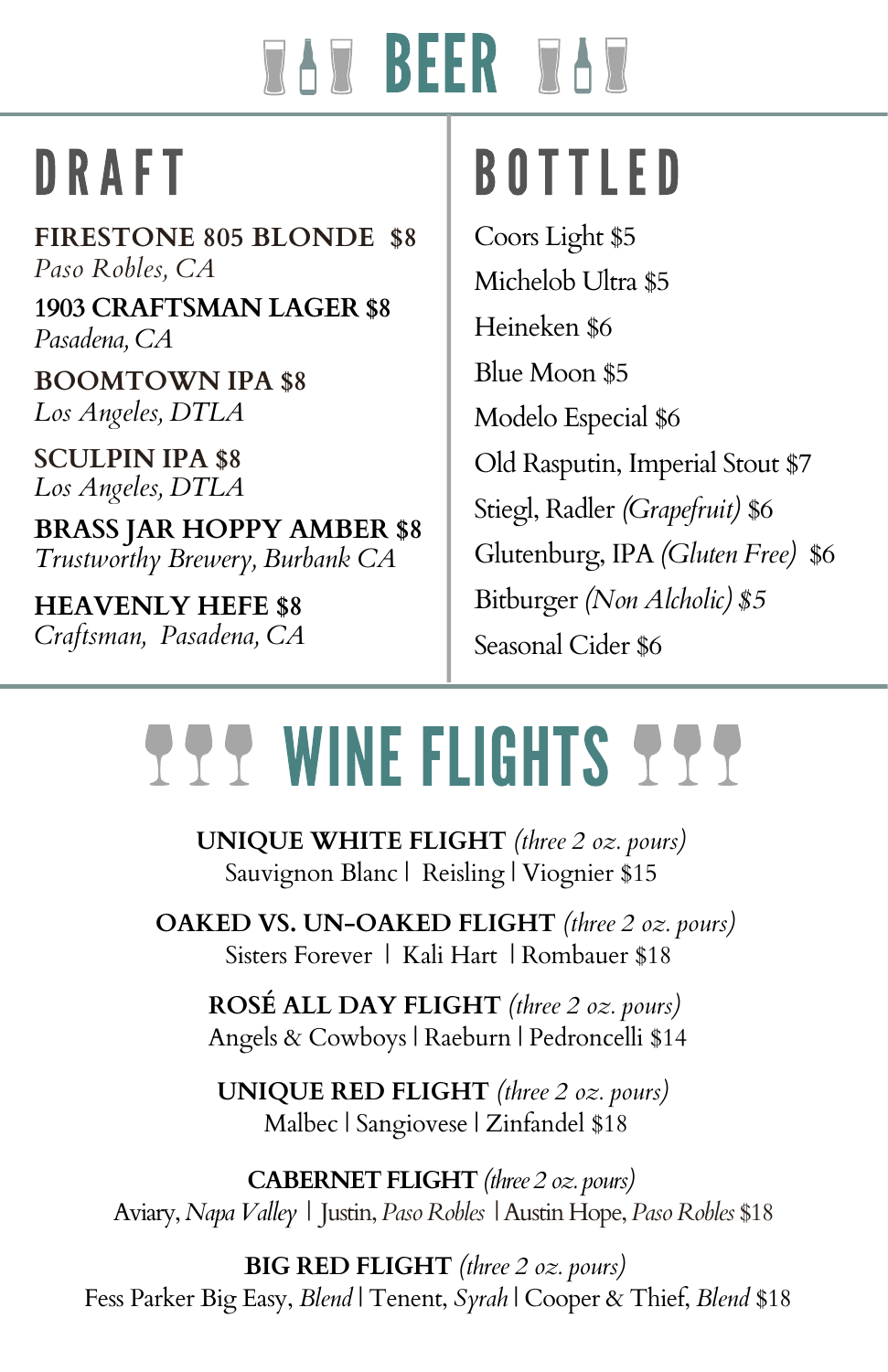Featured Cocktails

**{CLASSIC COCKTAILS WITH A MODERN TWIST}**

**ROCKS** 

**ELDERFLOWER G+T |\$13** *Mulholland Gin, St. Germain, elderflower tonic, cucumber, juniper berries, lavender sprig*

**SEASONAL MULE | \$12** *(changes with seasonal ingredients)*

**CALL ME OLD FASHIONED | \$13** *Four Roses Bourbon, Angostora bitters, cherry & orange*

**RASPBERRY BOURBON SMASH | \$13** *Four Roses Bourbon, muddled raspberries, simple syrup, lemon juice, mondo ice cube* Bartender Cred: Ambre Janie

**STRAWBERRY SPRITZ | \$11** *house infused strawberry vodka, muddled strawberries, Liquor 43, sparkling wine, served over ice*

#### **KUMQUAT MARGARITA | \$13**

*Sauza Blue Agave Tequila, muddled kumquats, kumquat liquer, agave syrup, citrus juice* Bartender Cred: Jesse Luken



#### **BUTTERFLY EFFECT | \$13**

*Grey Goose La Poire, butterfly pea simple syrup, citrus, pineapple juice, crushed ice, orange bitters* Bartender Cred: Jansen Lashley Haynes

**PIMM &PROPER | \$12** *Pimms No.1, Ef en Cucumber Vodka, ginger beer,*

*cucumber, strawberries, orange slices, crushed ice*

#### **GRAPEFRUIT RICKEY | \$13**

*Ketel One Vodka, grapefruit juice, St. Germain, tonic water, crushed ice*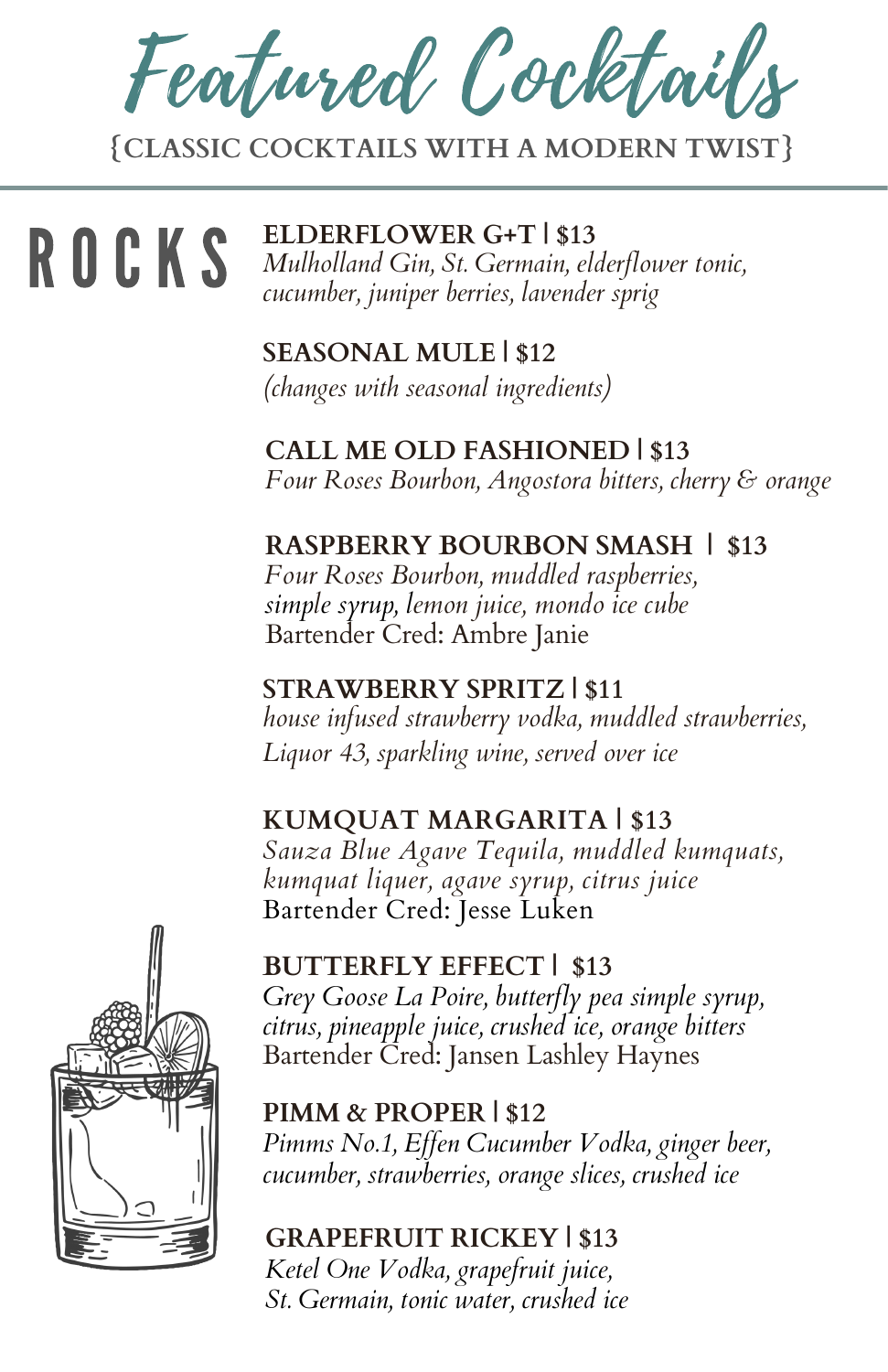Featured Cocktails

**{CLASSIC COCKTAILS WITH A MODERN TWIST}**

# UP/ M ART INIS

**PROPER DIRTY MARTINI | \$16**

*Grey Goose Vodka, dry vermouth, olive brine, blue cheese stuf ed olives*

#### **UPPER EAST SIDE | \$13**

*Ef en Cucumber Vodka, muddled cucumber & mint, fresh lime juice, simple syrup, cucumber ribbon*

#### **STRAWBERRY LEMON-THYME | \$15**

*House infused strawberry vodka, muddled strawberries, lemon-thyme simple syrup, lemon squeeze, sugared rim*

### **BLACK MANHATTAN | \$15**

*Rittenhouse Rye Whiskey, Averna, orange bitters, Angostora bitters, orange twist* Bartender Cred: Joe Lysle

**LAVENDER BEE'S KNEES | \$13** *Mulholland Gin, lavender honey syrup, lemon juice, lavender bitters, lavender blossom*

#### **ROSE PETAL MARTINI | \$14** *Mulholland Gin, Pamplemousse liqueur, rose lemonade, grapefruit juice, rose water, dried rose petals*

**THYME FOR MEZCAL | \$14** *Verde Mezcal, St. Germain, thyme simple syrup, lime juice* Bartender Cred: Jesse Luken

# THE CLASSICS

*Flintridge Mule \$10 | Proper Margarita \$11 | Negroni \$12 Boulevardier \$13 | Sazerac \$13 | Side Car \$12 Lemon Drop \$12 | Cosmo \$12*